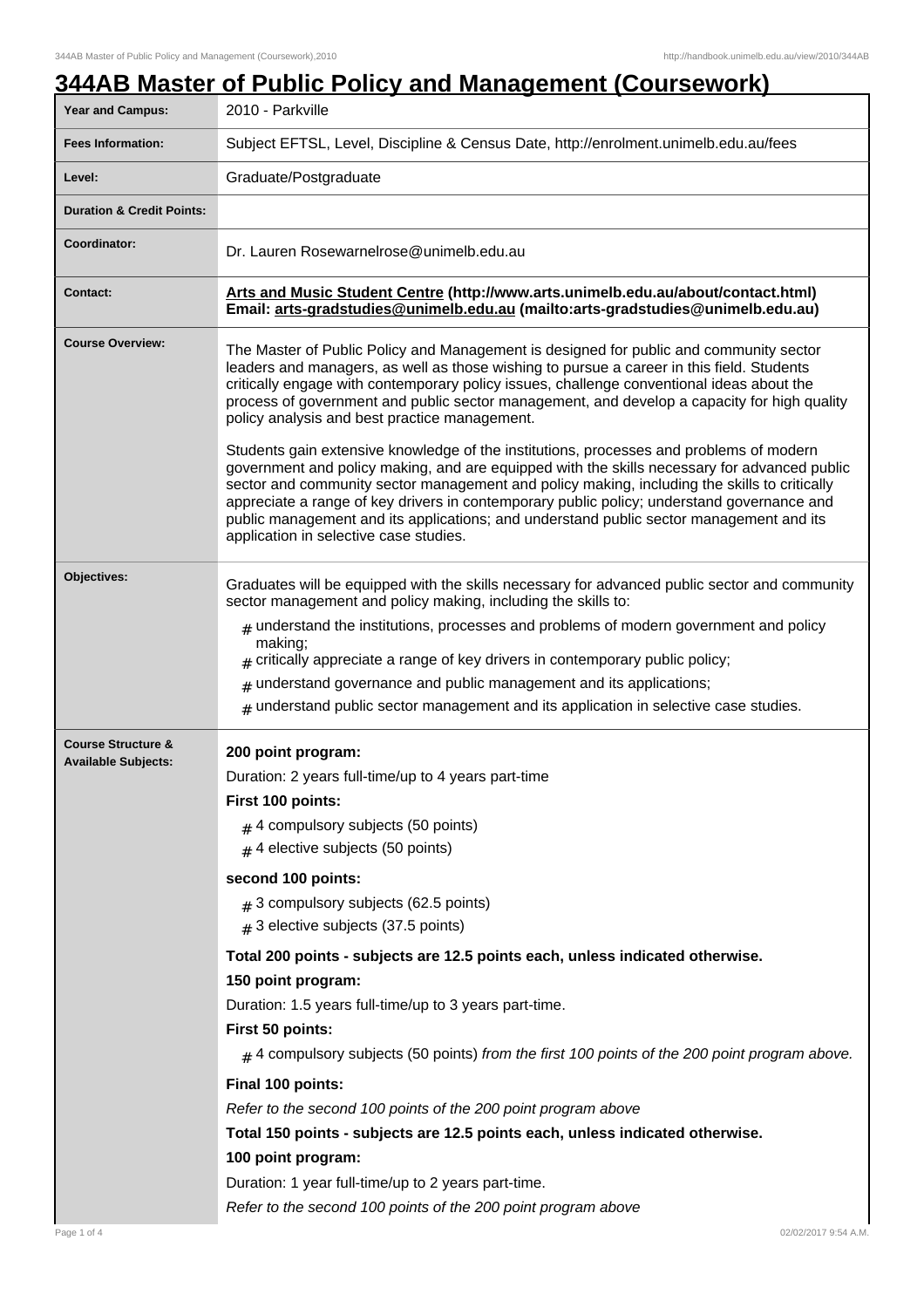l,

|                         | Total 100 points - subjects are 12.5 points each, unless indicated otherwise.<br>For policies that govern this degree, see Academic Services Policy (http://<br>www.services.unimelb.edu.au/policy/index.html) in the University Melbourne Policy<br>Framework (http://www.policy.unimelb.edu.au/) . Students also should also refer to<br>information in the Student Policy Directory. (http://studentpolicy-unimelb.custhelp.com/<br>cgi-bin/studentpolicy_unimelb.cfg/php/enduser/std_alp.php?p_sid=fgBu7Kcj) |                                   |                          |  |
|-------------------------|------------------------------------------------------------------------------------------------------------------------------------------------------------------------------------------------------------------------------------------------------------------------------------------------------------------------------------------------------------------------------------------------------------------------------------------------------------------------------------------------------------------|-----------------------------------|--------------------------|--|
| <b>Subject Options:</b> | First 100 points:<br><b>Compulsory subjects</b><br>50 points                                                                                                                                                                                                                                                                                                                                                                                                                                                     |                                   |                          |  |
|                         | <b>Subject</b>                                                                                                                                                                                                                                                                                                                                                                                                                                                                                                   | <b>Study Period Commencement:</b> | <b>Credit</b><br>Points: |  |
|                         | PPMN40001 Policy Design                                                                                                                                                                                                                                                                                                                                                                                                                                                                                          | Semester 1                        | 12.50                    |  |
|                         | PPMN40004 Contemporary Issues in Governance                                                                                                                                                                                                                                                                                                                                                                                                                                                                      | Semester 1                        | 12.50                    |  |
|                         | PPMN40002 Organisations and Management                                                                                                                                                                                                                                                                                                                                                                                                                                                                           | Semester 2                        | 12.50                    |  |
|                         | POLS90033 Rights and Public Policy                                                                                                                                                                                                                                                                                                                                                                                                                                                                               | Semester 2                        | 12.50                    |  |
|                         | <b>Elective subjects:</b><br>50 points                                                                                                                                                                                                                                                                                                                                                                                                                                                                           |                                   |                          |  |
|                         | <b>Subject</b>                                                                                                                                                                                                                                                                                                                                                                                                                                                                                                   | <b>Study Period Commencement:</b> | <b>Credit</b><br>Points: |  |
|                         | POLS40003 Communication and Governance                                                                                                                                                                                                                                                                                                                                                                                                                                                                           | Semester 1                        | 12.50                    |  |
|                         | POLS40004 Justice, Democracy and Difference                                                                                                                                                                                                                                                                                                                                                                                                                                                                      | Semester 1                        | 12.50                    |  |
|                         | <b>CRIM40002 Qualitative Research Methods</b>                                                                                                                                                                                                                                                                                                                                                                                                                                                                    | Semester 1                        | 12.50                    |  |
|                         | CRIM90020 Representing Crime                                                                                                                                                                                                                                                                                                                                                                                                                                                                                     | Semester 1                        | 12.50                    |  |
|                         | PPMN40003 Executive Internship                                                                                                                                                                                                                                                                                                                                                                                                                                                                                   | Semester 1, Semester 2            | 25                       |  |
|                         | CRIM40003 Drugs and Justice                                                                                                                                                                                                                                                                                                                                                                                                                                                                                      | Semester 2                        | 12.50                    |  |
|                         | POLS40002 Australian Politics: Democracy & Justice                                                                                                                                                                                                                                                                                                                                                                                                                                                               | Semester 2                        | 12.50                    |  |
|                         | POLS40016 Asia-Pacific: Zone of Conflict or Peace?                                                                                                                                                                                                                                                                                                                                                                                                                                                               | Semester 2                        | 12.50                    |  |
|                         | MECM90010 Strategic Political Communication                                                                                                                                                                                                                                                                                                                                                                                                                                                                      | July                              | 12.50                    |  |
|                         | CRIM40005 The New Punitiveness?                                                                                                                                                                                                                                                                                                                                                                                                                                                                                  | Not offered 2010                  | 12.50                    |  |
|                         | 102-497 A Century of Australian Social Policy                                                                                                                                                                                                                                                                                                                                                                                                                                                                    | Not offered 2010                  | 12.50                    |  |
|                         | 110-498 Political Economy of Asia                                                                                                                                                                                                                                                                                                                                                                                                                                                                                | Not offered 2010                  | 12.50                    |  |
|                         | Second 100 points:<br><b>Compulsory subjects:</b><br>62.5 points                                                                                                                                                                                                                                                                                                                                                                                                                                                 |                                   |                          |  |
|                         | <b>Subject</b>                                                                                                                                                                                                                                                                                                                                                                                                                                                                                                   | <b>Study Period Commencement:</b> | <b>Credit</b><br>Points: |  |
|                         | PPMN90006 Advanced Public Management                                                                                                                                                                                                                                                                                                                                                                                                                                                                             | March                             | 25                       |  |
|                         | ECON90029 Economics For Public Policy                                                                                                                                                                                                                                                                                                                                                                                                                                                                            | March                             | 12.50                    |  |
|                         | PPMN90007 Advanced Policy Design                                                                                                                                                                                                                                                                                                                                                                                                                                                                                 | August                            | 25                       |  |

Note: the thesis requires two consecutive semesters of enrolment.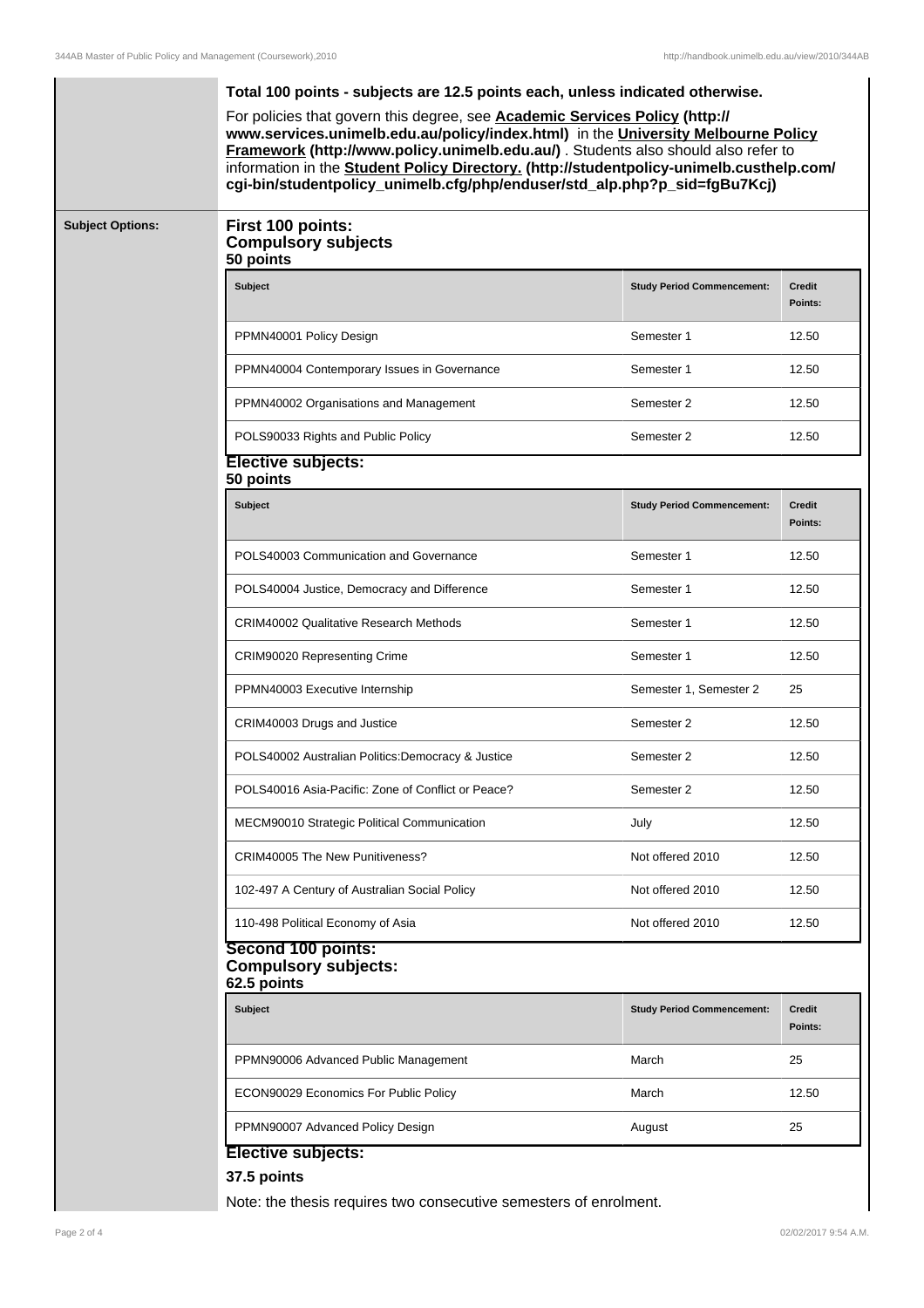| Subject                                                                                                                                                                                                                                                                                                                                                                                                                                                                                                                                                                                                                                                                                                                                                                                                                                | <b>Study Period Commencement:</b> | <b>Credit</b><br>Points:                                          |  |
|----------------------------------------------------------------------------------------------------------------------------------------------------------------------------------------------------------------------------------------------------------------------------------------------------------------------------------------------------------------------------------------------------------------------------------------------------------------------------------------------------------------------------------------------------------------------------------------------------------------------------------------------------------------------------------------------------------------------------------------------------------------------------------------------------------------------------------------|-----------------------------------|-------------------------------------------------------------------|--|
| POLS90012 Trade Policy Politics & Governance                                                                                                                                                                                                                                                                                                                                                                                                                                                                                                                                                                                                                                                                                                                                                                                           | Semester 1                        | 12.50                                                             |  |
| PPMN90029 Managing Communications & the Media                                                                                                                                                                                                                                                                                                                                                                                                                                                                                                                                                                                                                                                                                                                                                                                          | May                               | 12.50                                                             |  |
| POLS90016 The United Nations: Review and Reform                                                                                                                                                                                                                                                                                                                                                                                                                                                                                                                                                                                                                                                                                                                                                                                        | Semester 1                        | 12.50                                                             |  |
| ENST90004 Climate Change Politics and Policy                                                                                                                                                                                                                                                                                                                                                                                                                                                                                                                                                                                                                                                                                                                                                                                           | Semester 1                        | 12.50                                                             |  |
| PPMN90005 Individual Research Project                                                                                                                                                                                                                                                                                                                                                                                                                                                                                                                                                                                                                                                                                                                                                                                                  | Semester 1, Semester 2            | 12.50                                                             |  |
| PPMN90002 Minor Thesis - Public /Social Policy                                                                                                                                                                                                                                                                                                                                                                                                                                                                                                                                                                                                                                                                                                                                                                                         | Semester 1, Semester 2            | 18.75                                                             |  |
| PPMN90010 Professional Practice in Policy                                                                                                                                                                                                                                                                                                                                                                                                                                                                                                                                                                                                                                                                                                                                                                                              | July                              | 12.50                                                             |  |
| <b>CRIM90011 Research and Criminal Justice Governance</b>                                                                                                                                                                                                                                                                                                                                                                                                                                                                                                                                                                                                                                                                                                                                                                              | July                              | 12.50                                                             |  |
| SOCI90005 Social Research Design and Evaluation                                                                                                                                                                                                                                                                                                                                                                                                                                                                                                                                                                                                                                                                                                                                                                                        | Semester 2                        | 12.50                                                             |  |
| PPMN90003 Social Policy: Special Topics                                                                                                                                                                                                                                                                                                                                                                                                                                                                                                                                                                                                                                                                                                                                                                                                | July                              | 12.50                                                             |  |
| SOCI90003 Comparative Social Policy                                                                                                                                                                                                                                                                                                                                                                                                                                                                                                                                                                                                                                                                                                                                                                                                    | Semester 2                        | 12.50                                                             |  |
| POLS90013 Politics and Business in post-Mao China                                                                                                                                                                                                                                                                                                                                                                                                                                                                                                                                                                                                                                                                                                                                                                                      | Semester 2                        | 12.50                                                             |  |
| POLS90015 Business and Government                                                                                                                                                                                                                                                                                                                                                                                                                                                                                                                                                                                                                                                                                                                                                                                                      | Semester 2                        | 12.50                                                             |  |
| MECM90010 Strategic Political Communication                                                                                                                                                                                                                                                                                                                                                                                                                                                                                                                                                                                                                                                                                                                                                                                            | July                              | 12.50                                                             |  |
| ENST90002 Social Impact Assessment and Evaluation                                                                                                                                                                                                                                                                                                                                                                                                                                                                                                                                                                                                                                                                                                                                                                                      | Semester 2                        | 12.50                                                             |  |
| PHIL90015 Issues in Professional & Applied Ethics                                                                                                                                                                                                                                                                                                                                                                                                                                                                                                                                                                                                                                                                                                                                                                                      | Semester 2                        | 12.50                                                             |  |
| ASIA90001 Human Rights in Southeast Asia                                                                                                                                                                                                                                                                                                                                                                                                                                                                                                                                                                                                                                                                                                                                                                                               | Semester 2                        | 12.50                                                             |  |
| 191-520 Compliance, Regulation & Crime                                                                                                                                                                                                                                                                                                                                                                                                                                                                                                                                                                                                                                                                                                                                                                                                 | Not offered 2010                  | 12.50                                                             |  |
| 1. The Selection Committee will evaluate the applicant's ability to pursue successfully<br>the course using the following criteria -<br>For the 200 point program<br>$_{\#}$ an undergraduate degree with a major area of study related to public policy with a grade<br>average of at least H2B (70%) in the relevant subjects, or equivalent; or<br>$_{\text{\#}}$ an undergraduate degree in any field with at least a grade average of at least H2B (70%)<br>and at least two years of full time documented relevant professional work experience in<br>public or community sectors, or equivalent.<br>For the 150 point program<br>$_{\#}$ an undergraduate degree with a major area of study related to public policy with a grade<br>average of at least H2B (70%) in the relevant subjects and at least one year of documented |                                   |                                                                   |  |
| For the 100 point program                                                                                                                                                                                                                                                                                                                                                                                                                                                                                                                                                                                                                                                                                                                                                                                                              |                                   |                                                                   |  |
|                                                                                                                                                                                                                                                                                                                                                                                                                                                                                                                                                                                                                                                                                                                                                                                                                                        |                                   | relevant professional work experience or training, or equivalent. |  |

- # an honours degree or postgraduate diploma in a major area of study related to public policy with a research component and with at least a H2B (70%) in the relevant subjects, or equivalent; or
- # an undergraduate degree in a major area of study related to public policy with a grade average of at least H2B (70%) in the relevant subjects and at least two years of full time documented relevant professional work experience, or equivalent.

## **2. The Selection Committee may conduct interviews or tests and may call for referee reports and employer references to elucidate any of the matters referred to above. Documented evidence of relevant professional experience:**

Applicants seeking admission into 100 and 150 point programs must provide the following documentation in support of their application for the recognition of prior professional experience: